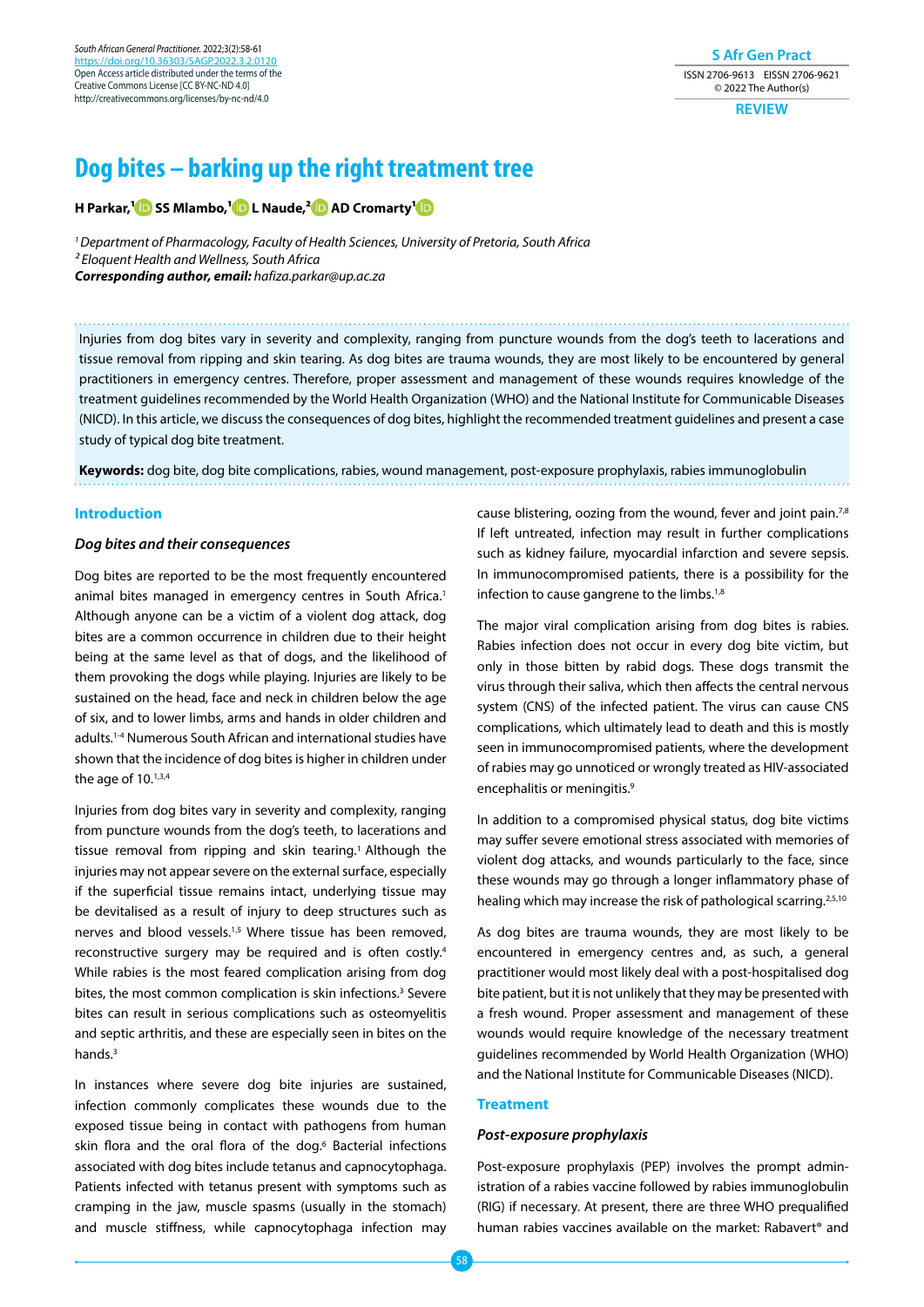Rabipur® produced by GSK and Verorab® (cell culture vaccine) produced by Sanofi Pasteur.11 The one currently available in South Africa is Verorab® and should be administered intramuscularly in four doses on days 0, 3, 7 and then any day between day 14 and 28.12 Verorab® comes in a 0.5 ml vial and the entire vial is used per dose for both adults and children.12

Rabies immunoglobulin is recommended by the WHO and is used to neutralise the virus at the bite site.<sup>11,12</sup> The maximum calculated dose should be infiltrated directly into and around the wound at volumes that are anatomically feasible. There are two variants of RIG available in South Africa which are humanderived rabies immunoglobulin (HRIG) and equine-derived rabies immunoglobulin (ERIG). Two types of HRIG are available under the tradenames Rabigam® and KamRAB® (available with special permit) and the maximum dosage for both formulations is 20 IU/kg bodyweight.12 The ERIG is available under the tradename Equirab® and the maximum dosage for this formulation is 40 IU/kg bodyweight. ERIG, however, is only recommended for use in facilities where anaphylaxis and adverse reactions can be managed, even though the incidence of anaphylaxis following ERIG administration is low.12 Timeous administration of the rabies vaccine and RIG (where required), in addition to good wound management is the most effective way to prevent rabies, even after a high-risk exposure.<sup>11,12</sup>

#### *Treatment according to dog bite categories*

According to the WHO, bites from dogs can be divided into three categories based on the level of exposure to an animal and need for PEP.11 A Category I exposure requires no treatment or PEP, as it is not technically exposure, but an interaction without incident, where an animal may lick a person on intact skin while they are feeding or touching them.<sup>11</sup> In this case, the person should wash their hands with soap and water after the interaction but is at no risk for disease. For an exposure to be classified as Category II, there must be direct contact with open skin, the dog may nibble or lick broken skin or cause minor scratches or abrasions without bleeding. In this instance, the exposed person should immediately clean the superficial wound by washing with soap and water, followed by disinfection with an antiseptic agent, prior to seeking medical care, where they should receive a full course of rabies vaccines<sup>9,11,13</sup> as detailed in Table I.

Category III exposures are severe cases where the interaction has resulted in deep transdermal penetration through bites, scratches, skin tearing or where the mucous membranes/ broken skin have been contaminated by saliva from the dog licking the wound.11 When a Category III exposure has occurred (Table I), the wound should be thoroughly flushed immediately with copious amounts of water, a topical antiseptic or virucidal agent should be applied and the patient should be taken to an

|  | Table I: Dog bite and rabies exposure classifications according to the WHO 1,11-14 |
|--|------------------------------------------------------------------------------------|
|  |                                                                                    |

| <b>Classification</b>                                                                                                                                              | <b>Characteristics</b>                                                                                                                                                                                                                         | <b>Treatment strategy</b>                                                                                                                                                                                                                                                                                                                                                                                                                                                                                                                                                                                                                                                                                                                                                                                                                                                                                                                                                                                                          |
|--------------------------------------------------------------------------------------------------------------------------------------------------------------------|------------------------------------------------------------------------------------------------------------------------------------------------------------------------------------------------------------------------------------------------|------------------------------------------------------------------------------------------------------------------------------------------------------------------------------------------------------------------------------------------------------------------------------------------------------------------------------------------------------------------------------------------------------------------------------------------------------------------------------------------------------------------------------------------------------------------------------------------------------------------------------------------------------------------------------------------------------------------------------------------------------------------------------------------------------------------------------------------------------------------------------------------------------------------------------------------------------------------------------------------------------------------------------------|
| Category I:<br>• Touching or feeding an animal<br>or licks on intact skin                                                                                          | • No penetration of the skin                                                                                                                                                                                                                   | • No exposure<br>PEP not indicated<br>Wash hands with soap and water                                                                                                                                                                                                                                                                                                                                                                                                                                                                                                                                                                                                                                                                                                                                                                                                                                                                                                                                                               |
| Category II:<br>• Animal nibbles uncovered skin<br>Minor scratches or abrasions<br>$\bullet$<br>without bleeding                                                   | • Superficial wounds<br>• Irritation<br>• Inflammation<br>• Infection caused by animal<br>saliva or teeth<br>• Rabies<br>• Tetanus                                                                                                             | Wound should be immediately and thoroughly flushed and washed with<br>$\bullet$<br>soap and water<br>• Application of virucidal agent such as povidone iodine or similar<br>• Immediate rabies vaccination<br>• Tetanus vaccine and antibiotic treatment administered for contaminated<br>wounds<br>• Antimicrobial dressings, if required:<br><sup>o</sup> Cadexomer iodine, honey, silver, PHMB, hydrophobic dressings,<br>hypochlorous acid solution (HOCL), copper<br>• Application of local remedies is discouraged                                                                                                                                                                                                                                                                                                                                                                                                                                                                                                           |
| Category III:<br>· Single/multiple transdermal<br>bites or scratches<br>• Contamination of mucous<br>membranes with saliva from<br>licks<br>• Licks on broken skin | • Severe bite wounds<br>Deep wounds<br>Puncture<br>Pain<br>Bleeding<br>Inflammation<br>$\bullet$<br>Infection caused by animal<br>saliva or teeth<br><sup>o</sup> Osteomyelitis<br><sup>o</sup> Septic arthritis<br>Rabies<br>Tetanus<br>Odour | Bleeding can be slowed/stopped by compression with a clean towel or<br>qauze<br>• Thorough cleaning and deep irrigation of wound<br>Application of a potent antiseptic agent<br>RIG should be administered with the rabies vaccine into and around the<br>wound site<br>• Most severe bite wounds are best treated by a daily dressing, followed by<br>secondary suturing when necessary<br>• Recommended dressings:<br><sup>o</sup> Antimicrobial: Cadexomer iodine, honey, silver, PHMB, hydrophobic<br>dressings, HOCL, copper<br><sup>o</sup> Other:<br>• If sutures are required, it is advised to delay the closing of the<br>wound for several hours to allow adequate diffusion of the RIG into<br>the tissues<br>• The use of local anaesthetic during suturing is contra-indicated<br>since the use of local anaesthetic agents may cause infection to<br>spread locally<br>• Tetanus vaccine and antibiotic treatment administered for<br>contaminated wounds<br>• Pain management with anti-inflammatories and opioids |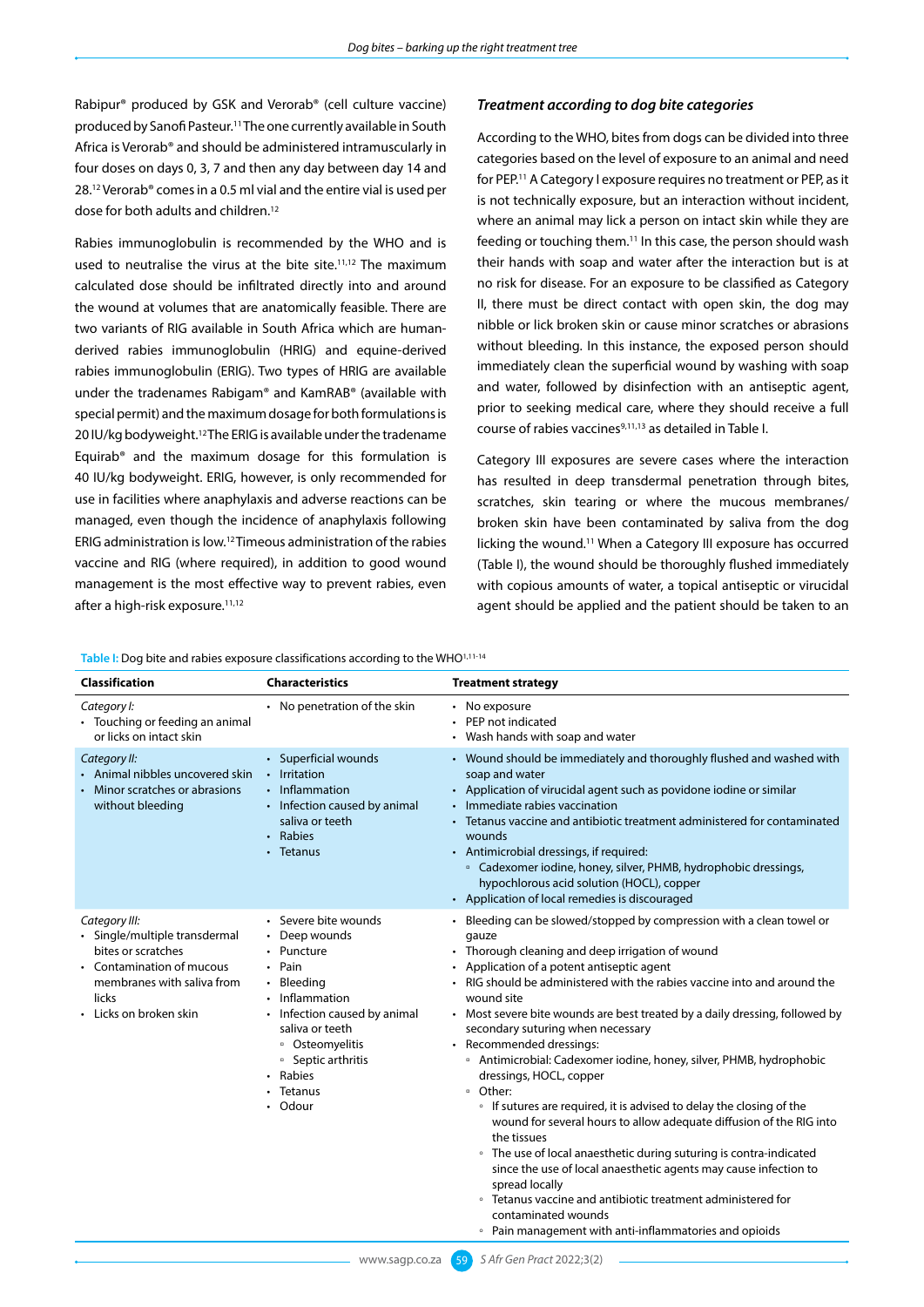emergency centre. RIG should be administered into and around the bite wound which should be given in conjunction with the first dose of the rabies vaccine.11,12 Thereafter, the wound should not be sutured (if possible), but left to heal by secondary intent. If sutures are required, wound closure should be delayed for various reasons as detailed in Table I. After primary treatment has been administered and the patient has been stabilised, it is advised that patients with Category III wounds be referred to an advanced wound care practitioner for further care.

## **Case report**

A 39-year-old female (vaccinated against rabies), who was bitten at home by her own dog (vaccinated against rabies) was referred to an advanced wound care specialist after receiving a tetanus injection and one suture (Figure 1) from her GP. She presented with bruising and several lacerations 24 hours after the incident (Figure 1). The wounds showed signs of inflammation, bruising and oedema typical of a Category III dog bite. The wounds were very painful, and the patient was struggling to walk.

The wound was cleaned with a HOCL antiseptic solution, and a single suture (Figure 1) was already placed in situ to approximate the edges of the deepest part of the wound. The patient underwent light therapy using a red light and near-infrared light therapy (Figure 2) as well as intermittent vacuum therapy (IVT) in



**Figure 1:** Patient wound 24 h after being bitten, showing lacerations, bruising, inflammation and oedema



**Figure 2:** Red light treatment of dog bite wound





**Figure 3:** Patient undergoing intermittent vacuum therapy (IVT)



**Figure 4:** Patient wound 72 hours after treatment

a Vacumed® device (Figure 3), to decrease oedema and promote vascular and lymphatic drainage. The wound was then treated with an antimicrobial honey ointment and closed with a silicone foam dressing in conjunction with light compression bandages and the patient was placed on a broad-spectrum antibiotic.

The wound was treated using the abovementioned advanced wound care strategy for 3 days. The antimicrobial dressings were changed daily and the compression bandage reapplied, the patient also underwent IVT on each day. After 72 hours, a noticeable decrease in oedema and bruising was observed and no clinical signs of infection were noted (Figure 4). Thereafter the patient continued with iodine impregnated dressings in conjunction with a silicone foam dressing until fully healed.

The use of advanced technology enables faster healing, pain relief and better lymphatic drainage which is often a complication of Category II and III dog bites due to the crushing injury. It is also important to not only treat the wound but the underlying contributing aetiologies such as venous hypertension and lymph drainage. If advanced technologies are not available, basic compression bandaging can assist in decreasing the oedema of the lower limb and promote improved healing.

#### **Conclusion**

Proper first-line treatment is essential in dealing with dog bites, as there is a likelihood that a small puncture wound can become